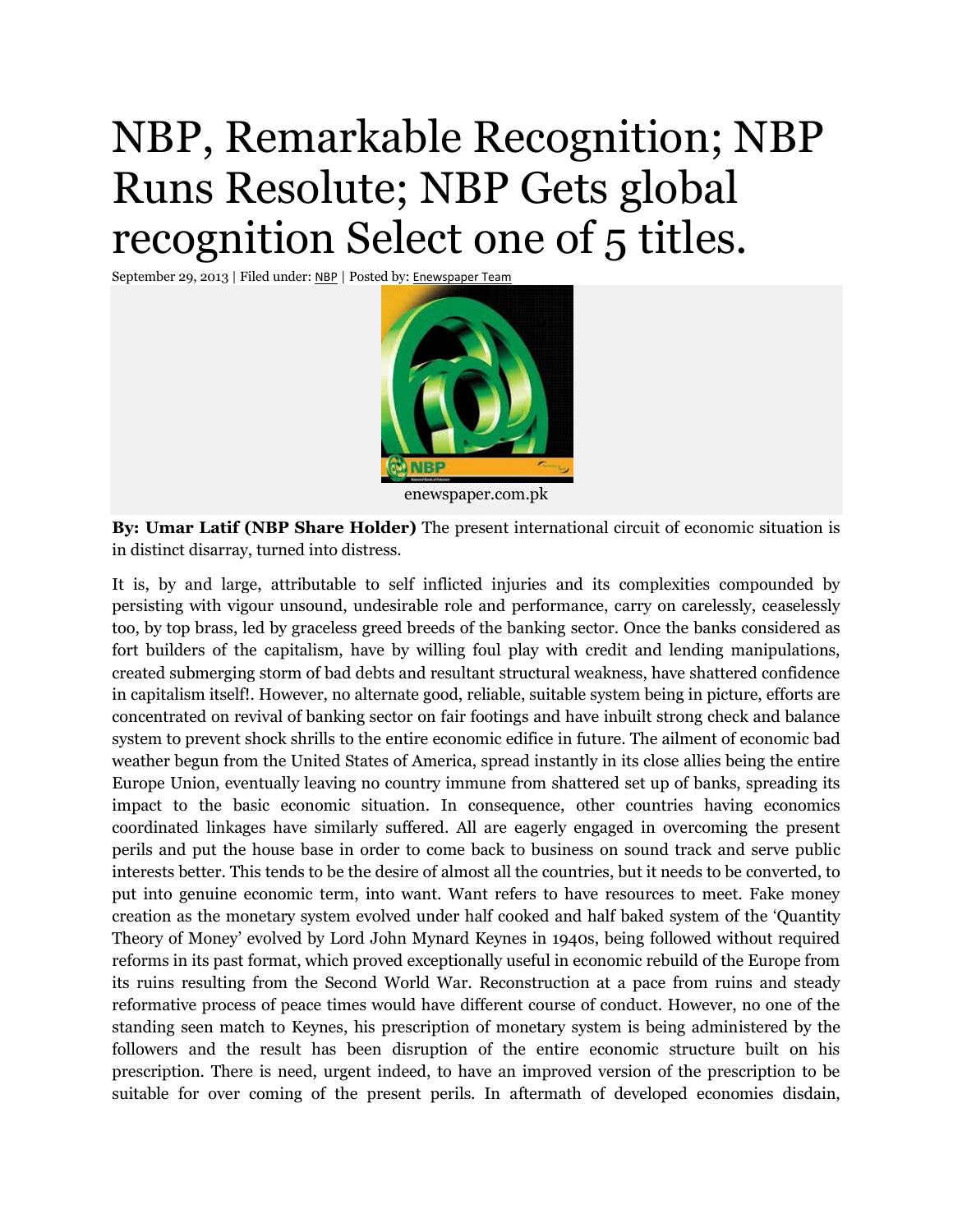developing economies, dependent on the former in several dimension of monetary policy format, have been under more stress, massive distress. Pakistan is not immune or exception to fast spread virus flowing from the economic powers 'prowess', which remains a dominant force.

Coming back to the subject, the point wanted to be made here has been that the banking sector performance demands to be properly regulated so that epidemics of its virus coming from outside sources does not sicken a national segment. Though it is task not impossible to perform, it is difficult to reorient, provided one wants to manage it by combination of vision, imagination, skill and dedication to be the enterprise. It sounds difficult to organize required resources. These remains scattered, spread out and must be found. In its narrow lanes, some persons are performing well against numerous odds. This is real life affair. Banking sector of Pakistan is a mix plate of equally divided banks, in good and bad shape! It seems to be a strange reality, not beauty to adore. But it has good reason. In the period of government preceding the past one of the Pakistan Peoples Party Patriot, a banker 'crowned' Prime Minister of Pakistan brought several foreign banks into Pakistan and at the same time allowed from within to set up new banks in private sector of the country. Then the interest rate in double digit, prevailed for long run, proved beeline for the bankers from abroad and within.

At present, of the 22 banks listed/quoted on the stock exchanges of Pakistan, 12 banks share prices are quoted at premium and of other 11 banks are quoted below par value, for years at a stretch. Still worse is the situation of other financial institutions, produced liberally in those days of 'delight for sharks in the pond'. It has become polluted and will take years to clean it of dirt, being deliberately dumped into it by vested interests. Be it any grim situation, ray of hope remains always there, to see and be happy, have hopes of revival, some time in course, though not instantly. During the past decade plus time, the private sector has been on back foot of business, in particular of creating industrial enterprises. There have been several reasons for it, in addition to energy shortage of serious significance and value of our currency Pak Rupee on cascading down scale. Even trade has been seen in troubled waters. It is in poor shape, for reasons no need to list as we all know, know well. Business borrowings from the scheduled banks, their main source of support, has been negative, means payout of debts by business instead of get more for business growth and line up leverage gain in support of equity strengthen. This shows the scale of economic setback and its collateral damage has been huge, unprecedented will not be word worthless in description to explain the scenario.

In the grim global and intricate internal situation performance of our National Bank of Pakistan has been eye softening, pleasing, as it recently received remarkable recognition from the international circuit for its enviable performance during 2013. It has received a global appreciation, not easy in the present odd time for the banks, in the global circuit and so also in our small screen for it. NBP has been placed at number one bank of Pakistan in top 1000 world banks 2013 rated by The Banker. Global Finance, Project Finance, Euro-money, the Asian Banker have all jointly endorsed this fact. The role played by the NBP in Pakistan in the recent year relates to and underlined as 'Domestic Retail Bank of Pakistan the Year 2013' and another for 'Pakistan Domestic Technology & Operations Bank of the year 2013'.

The most unique feature in recognition and shower of appreciation has been the NBP attention paid for equitably providing support simultaneously to the retail and wholesale segments. Asian Banking & Finance refers it to Retail Banking Awards and simultaneously this prestigious publication